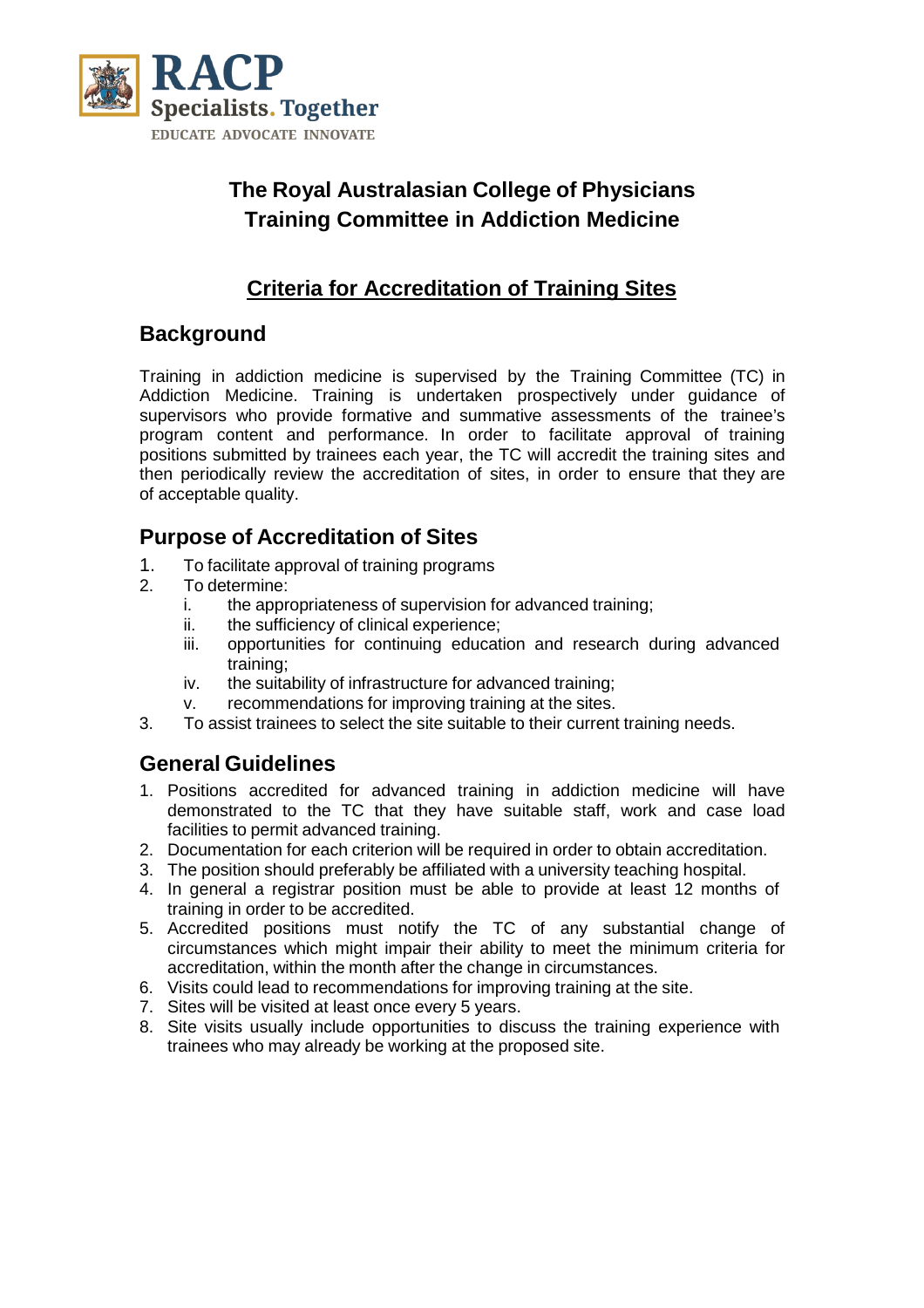# **Accreditation Criteria**

The following criteria will be considered in accreditation of a training position.

### **Criterion 1**

#### **The site will have adequate staff to provide supervision of advanced training.**

- 1.1 A fellow of the AChAM, is available to act as supervisor/co-supervisor<br>1.2 Trainees can have one or more supervisors, whose appointments co
- Trainees can have one or more supervisors, whose appointments combine to make a full time appointment.
- 1.3 The Fellow of the AChAM nominated as supervisor must work directly with the advanced trainee and be present to observe direct patient care.
- 1.4 Supervisors are trained in the supervision of advanced trainees in addiction medicine. Supervisors must attend Supervisor Workshops to become accredited supervisors. Information regarding Supervisor Workshops can be found [here.](https://www.racp.edu.au/fellows/supervision/supervisor-workshops)
- 1.5 Please specify whether individual supervision of the trainee occurs or whether group supervision occurs (or both).

# **Criterion 2**

#### **Formal training is available in addiction medicine.**

- 2.1 The site provides formal training which may include some or all of the following: a lecture program, journal club, grand rounds, seminars, case presentations, conferences, research meetings.
- 2.2 The site encourages and provides the opportunity for trainees to teach junior colleagues, undergraduates and other health professions and to be involved in quality assurance activities.
- 2.3 The site provides the opportunity for advanced trainees to attend scientific meetings and encourage trainees to attend other educational activities within the state or country.
- 2.4 The site provides opportunities for the advanced trainee to obtain experience in research methodology and develop research interests either onsite or through affiliation with appropriate research institutions.

# **Criterion 3**

#### **There are adequate resources for advanced trainees.**

- 3.1 Trainees have access to a medical library with current and relevant texts, journals, computer retrieval and search facilities.
- 3.2 As a guide, it is expected that 4 hours per week be set aside for trainees to conduct research/independent learning.
- 3.3 Trainees have the opportunity to participate in Quality Improvement programs.
- 3.4 Mechanisms exist to respond to conflict between educational aspirations of the training organisation and the administrative and industrial requirements of the employing authority.
- 3.5 Trainees are provided with guidance about how to seek support to attend local, national and international scientific meetings and to submit abstracts to such meetings.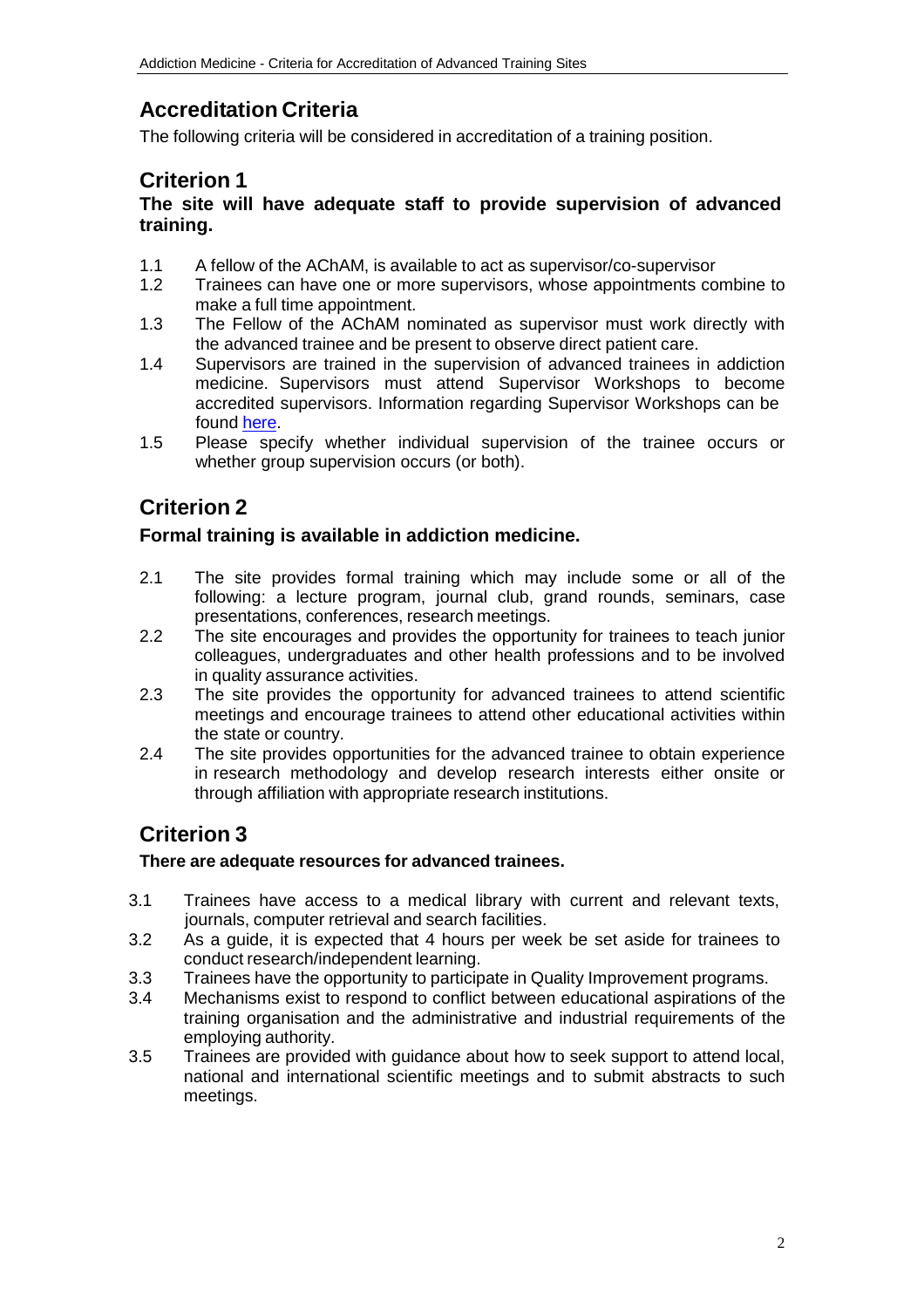3.6 Mechanisms exist to respond to conflict between the educational needs of the training organisation and of the trainee and the administrative and clinical service requirements of the employing authority.

### **Criterion 4**

Advanced Trainees must have adequate clinical exposure.

- 4.1 Exposure to a broad range of cases varying in the degree of complexity
- 4.2 A broad range of substance problems are addressed in a clinical context.
- 4.3 A minimum of 15 patients per week are seen, two patients of which are new patients.
- 4.4 Trainees have the opportunity to manage long-term patient. NB\* Long term patients refer to patients who return for *at least* 1 -2 follow-up consultations after primary assessment.
- 4.5 Trainees have the opportunity to write medico-legal reports.
- 4.6 Please state frequency of trainees being on-call
- 4.7a Are Trainees rotated to other settings during their appointment? If yes, please list the sites and the duration of the rotation and describe the nature of clinical work there.
- 4.7b What type of training support is provided at the seconded site?
- 4.7c Is there a supervisor at the secondment site for training in Addiction Medicine? If so, please state the name of the supervisor.

# **Criterion 5**

Trainees are provided with access to other medical services such as: Public Health, Adolescent Medicine, Gastroenterology etc.

- 5.1 The Addiction Medicine Training Site has access to other medical services
- 5.2 The medical services (mentioned in 5.1) should be headed by qualified specialists.
- 5.3 The medical services (mentioned in 5.1) should be accredited for training in their own specialty.
- 5.4 What opportunities does the site provide with regard to exposure to Public Health Medicine as it relates to Addiction Medicine?

# **Reporting Process**

Departments will need to complete and return a survey report to the TC for initial consideration of accreditation. The survey report is considered by the TC and the accreditation decision conveyed to the sites as soon as possible.

Once provisional accreditation has been granted to a site, the TC will arrange with the site for a visit. Upon completion of the site visit, the TC will send a Site Accreditation Report to the training site.